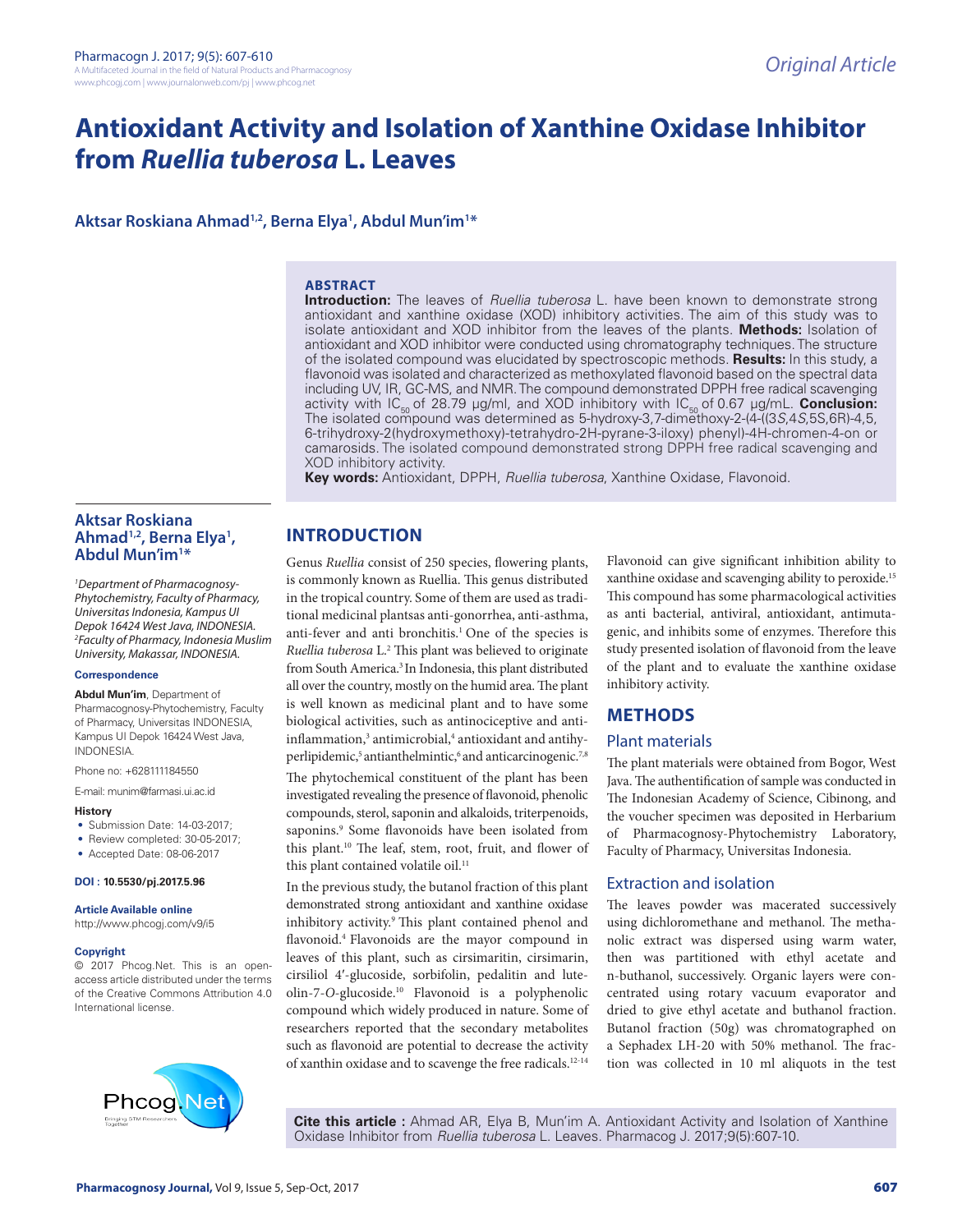tube, and then was monitored by UV at 250, 300 and 350 nm, and then the absorbance were plotted with test tube number. The test tube under the same curve were combined and evaporated to give 6 fractions. Fraction 1 was chromatographed on a silica gel G 60 column with methanol: chloroform (3:1), to give 4 fractions (A-D). The precipitate of fraction B was recrystallized using methanol to get crystal.

### Structure elucidation

The compound was identified by analyzing the spectroscopic data of UV-Vis, IR, GC-MS spectrometry, Nuclear magnetic resonance proton (1 H-NMR), carbon (13C-NMR) and NMR-2D technique which included HMBC, DEPT, H-H COSY,and C-H COSY. UV spectrum of the compound was performed using Shimadzu UV-265. FT-IR spectrum was recorded in Shimadzu FTIR-8400S.<sup>1</sup>H-NMR and <sup>13</sup>C-NMR spectra of the compound were recorded using DMSO- $d_{\epsilon}$  as the solvent system (JEOL α400 MHz NMR spectrometer).

### **Antioxidant activity assay**

The isolate was assayed the antioxidant activity using DPPH method according to the method reported by Mun'im et al with slight modification.16 Briefly, sample solution in methanol (2 ml) was diluted with 2 ml methanol and then was added DPPH solution in methanol (0.5mM). The reaction mixture was shaken homogenously, incubated at 37°C for 30 minutes, and the absorbances were measured at 517 nm (Shimadzu, Japan). Quercetin and BHT were used as positive control. The DPPH free radical-scavenging activity was expressed in terms of  $IC_{50}$  (the concentration of a sample requires to reducethe DPPH radical concentration by 50%).

#### Xanthine oxidase inhibitory assay

Xanthine oxidase inhibitory activity was determined according to Umamaheswari method with modification.17 Briefly, sample solution test (1.0 ml) and 2.9 ml of phosphate buffer solution pH 7.8 and xanthine solution (2.0ml, 0.15mM) ) were mixed and pre-incubated at 30°C for 10 min. The reaction was initiated by adding xanthine oxidase (0.1 ml, 0.1 U/ml). The reaction mixtures were incubated at  $30^{\circ}$ C for 30 min. The reaction was stopped by adding 1.0 ml of HCl 1 N, the absorption was measeured at 284 nm using a UV-Vis spectrophotometer.

#### Enzyme inhibition mechanism

The assay was performed in the absence and presence of the isolated compound with varying concentrations of the substrate, using the xanthine oxidase assay. The mode of inhibition mechanism of the compound was determined using Lineweaver-Burk plot. The data were calculated followingMichaelis-Menten formula.18

# **RESULTS**

# Structure of isolated compound

Isolated compound was a yellowish-white powder, melting point 150- 152°C. Determination of the structure of isolated compound was conducted by analyzing the spectroscopic data including UV spectroscopy, infrared spectroscopy (IR), mass spectroscopy (MS), proton nuclear magnetic resonance (1 HNMR), carbon nuclear magnetic resonance (13CNMR), DEPT spectroscopy, NMR-including 2D H-H COSY, C-H COSY and HMBC. UV  $\lambda_{\text{max}}$ : 229, 278 and 327. FT-IR  $v_{\text{max}}$  (cm<sup>-1</sup>): 3294, 2929.97, 1654,98, 835.21. <sup>1</sup>H-NMR (400 MHz, DMSO-*d<sub>6</sub>*) δ*H*: 3.74 (*s*, 3H); 3.93 (*s*, 3H): 4.57 (*s*, 1H); 5.03 (*t*, 1H); 5.11 (*d*); 5.36 (*d*), 6.95 (*s*, 1H); 6.97 (*d*, 1H); 7.15 (*d*, 2H, *J*=8.8 Hz), and 8.07 (*d*, 2H, *J*=7.2 Hz).13 C-NMR (100 MHz, DMSO) δ*C*:56,4; 60.0; 60.6; 69.6; 73.1; 76.5; 77.1; 91.6; 99.8; 103.6; 105.1; 116.5; 123.8; 128.1; 131.9; 151.9; 152.6; 158.6; 160.3; 182.2 and 163.3.

# Antioxidant activity

The antioxidant activity of the isolate obtained was then tested again using the method of DPPH free radical scavenging. Test result of antioxidant compounds with  $IC_{50}$  value of the isolate is 28.79  $\mu$ g/ml. DPPH free radical scavenging activity of isolated compound was presented in Table 1.

#### Xanthine oxidase inhibitory activity

Inhibition of the xanthine oxidase assay results shows that the isolated compound with  $IC_{50}$  values of 0.21  $\mu$ g/ml. The XOD inhibitory activity of the isolated compound was lower than thatof allopurinol (Table 2).

# Mode of inhibition

Lineweaver-Burk plot it shows point on the y-axis, which means having a competitive type of Mode of inhibition of the isolated compound was determined by Lineweaver-Burk plot. Based on the result, the inhibition was competitive inhibition (Figure 2).

# **DISCUSSION**

UV-Vis spectrum of the isolated compound showed the maximum absorbance at a wavelength of 229, 278 and 327 nm which showed the presence of conjugated double bond. The FT-IR spectrum at  $v = 3294$ cm-1 indicated the presence of OH groups,  $cm^{-1} = 2929.97$  cm<sup>-1</sup> showed the C-H stretching vibration,  $v = 1654.98$  cm<sup>-1</sup> indicated the presence of C=O stretching vibration,  $v = 835.21$  cm<sup>-1</sup> indicated the presence of a substituted aromatic ring group. Spectra <sup>1</sup>H- and <sup>13</sup>C-NMR showed the characteristic of flavonoid glycoside. The isolated compound was identified bearing two methoxy groups at δ*C* 60.0 (3.70 ppm, 3H, *s*) and 56.4 ppm (3.93ppm, 3H, *s*) base on the 1 H- and 13C-NMR spectra. This was supported by H-H and C-H COSY. An anomeric proton at 5.03 ppm correlated with C-4' (160.3 ppm) on HMBC (Heteronuclear Multiple Bond Connectivity) spectra. Detail HMBC correlation was presented in Figure 1. Base on the spectral data, the structure of isolated compound was determined as 5-hydroxy-3,7dimethoxy-2-(4-((3*S*,4*S*,5*S*,6*R*)-4,5,6 trihydroxy-2-(hydroxyl methyl)-tetrahydro-2H-pyran-3-yloxy)phenyl)- 4H-chromen-4-one or was known as Camarosid (Figure 1). This compound has been isolated for the first time from *Calotropis procera*. 19 Until now, there is no report about the isolation of this compound from *Ruellia tuberosa*.

Flavonoid is polyphenolic compound, and well known to have antioxidant activity. Hydroxyl group in aromatic ring play a role as the proton donor to the free radical, and have chelating properties.<sup>20</sup> The number and position of the phenolic groups determine free radical scavenging activity. DPPH (2,2-diphenyl-1-picrylhydrazyl) assay method is based on the measurement of scavenging ability of antioxidant on stable free radical, DPPH.<sup>21</sup> Hydroxyl (phenolic) position or configuration is the most significant factorforfree radical scavenging activity. The hydroxyl groups donate hydrogen to radicals, stabilizing them.19 *Ortho*-dihydroxy

**Table 1: DPPH free radical scavenging activity**

| <b>Name</b>       | $IC_{50}$ (mg/ml) |
|-------------------|-------------------|
| Isolated compound | 2.88              |
| Quercetin         | 3.17              |
| <b>BHT</b>        | 2.87              |

#### **Table 2: Xanthine oxidase inhibitory activity**

| <b>Name</b>       | $IC_{\epsilon_0}$ (mg/ml) |
|-------------------|---------------------------|
| Isolated compound | 0.21                      |
| Allopurinol       | 0.066                     |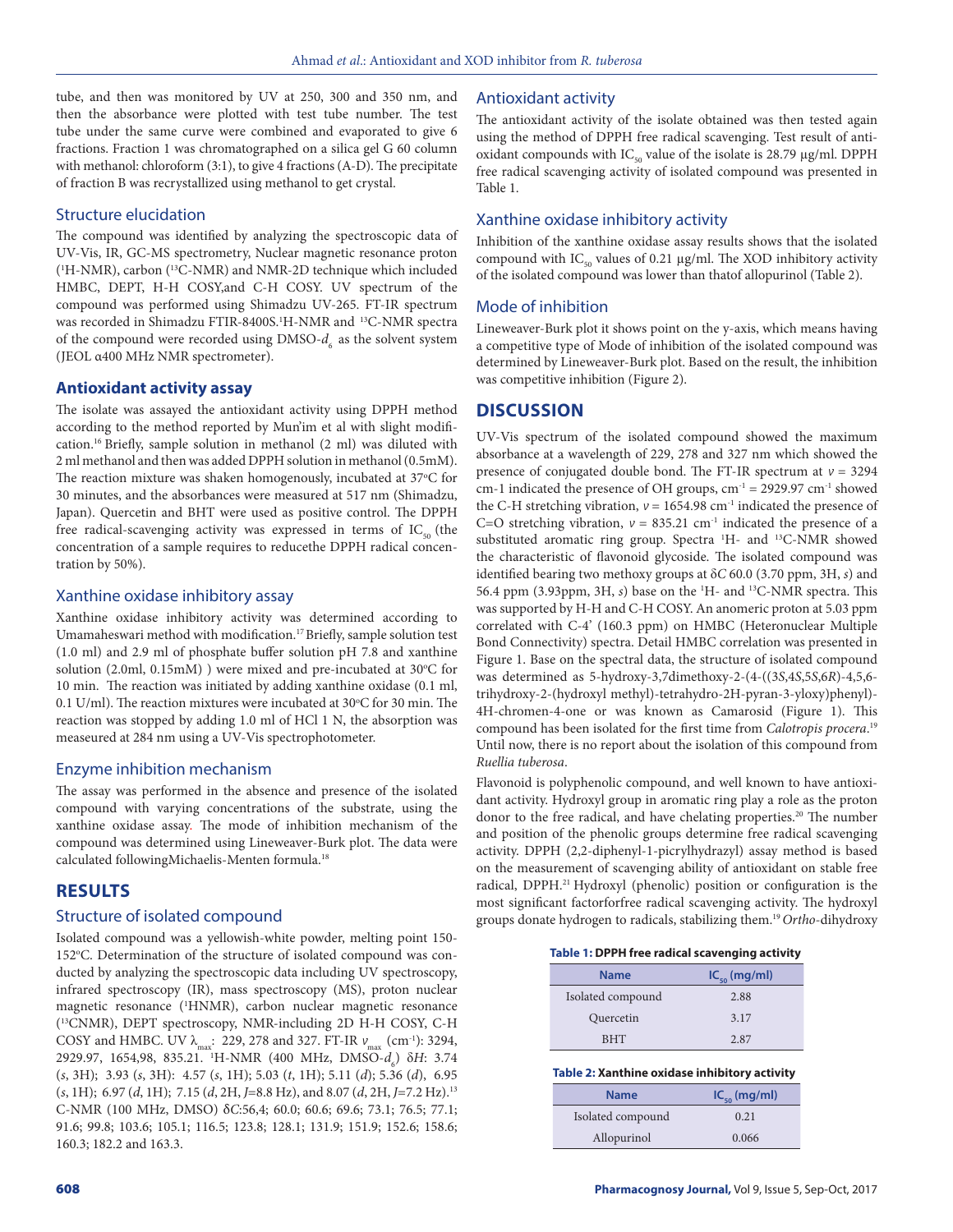

**Figure 2:** Lineweaver-Burk plot of xanthine oxidase inhibition of the isolated compound

in the B-ring of flavonoid is the most potent of peroxyl radicals scavengers.20 Flavonoids with a hydroxyl grup at C-3 and 3',4'-dihydroxyare reported to be more potent than the 3',4'-catechol. Methylation or glycosylation of hydroxyl substituent abolishes the scavenging of DPPH.<sup>20,21</sup>

Flavonoid compounds, phenols, and tannins potentially inhibit xanthine oxidase.12 Flavonoid contributes to reduce oxidative stress through inhibition of activation of the regulatory enzyme, such as the enzyme xanthine oxidase. The isolated compound is flavonoid glycosides with a hydroxyl group at the C-5 position can provide good inhibition against xanthine oxidase. The hydroxyl group at position C-5 and C-7 showed a positive contribution as the enzyme xanthine oxidase inhibitor, while the C-2' position, C-8, and C-3 will negatively contribute to the inhibition of xanthine oxidase.18,14

Lineweaver-Burk plot and isolate obtained Michaelis-Menten constant constants (Km) of isolated compound was 9.17. These results indicated the existence of a competitive inhibition type inhibitor. From the data analysis of Lineweaver-Burk and Michaelis-Menten constants, the isolated compound showed a competitive type inhibition mechanism. The compound will compete with the substrate on the active site of the enzyme, and as a result decreased enzyme activity.

#### **CONCLUSION**

The phytochemical investigation of *Ruellia tuberosa* leaves yielded a flavonoid, Camarosid. The isolated flavonoid exhibited strong xanthine oxidase inhibitory and antioxidant activities with  $IC_{50}$  of 0.21 and 2.88 µg/ml, respectively.

### **ACKNOWLEDGMENT**

Thank Dr. Osamu Negishi, Institute of Life and Environmental Sciences, Tsukuba University, Japan for measuring the NMR spectra.

# **CONFLICT OF INTEREST**

There is no conflict of interest.

#### **ABBREVIATIONS USED**

DPPH: 2,2-diphenyl-1-picrylhydrazyl, XOD: Xanthine oxidase, UV: Ultraviolet, IR: Infra red, GC-MS: Gas Chromatography-Mass spectrometry, NMR: Nuclear magnetic resonance.